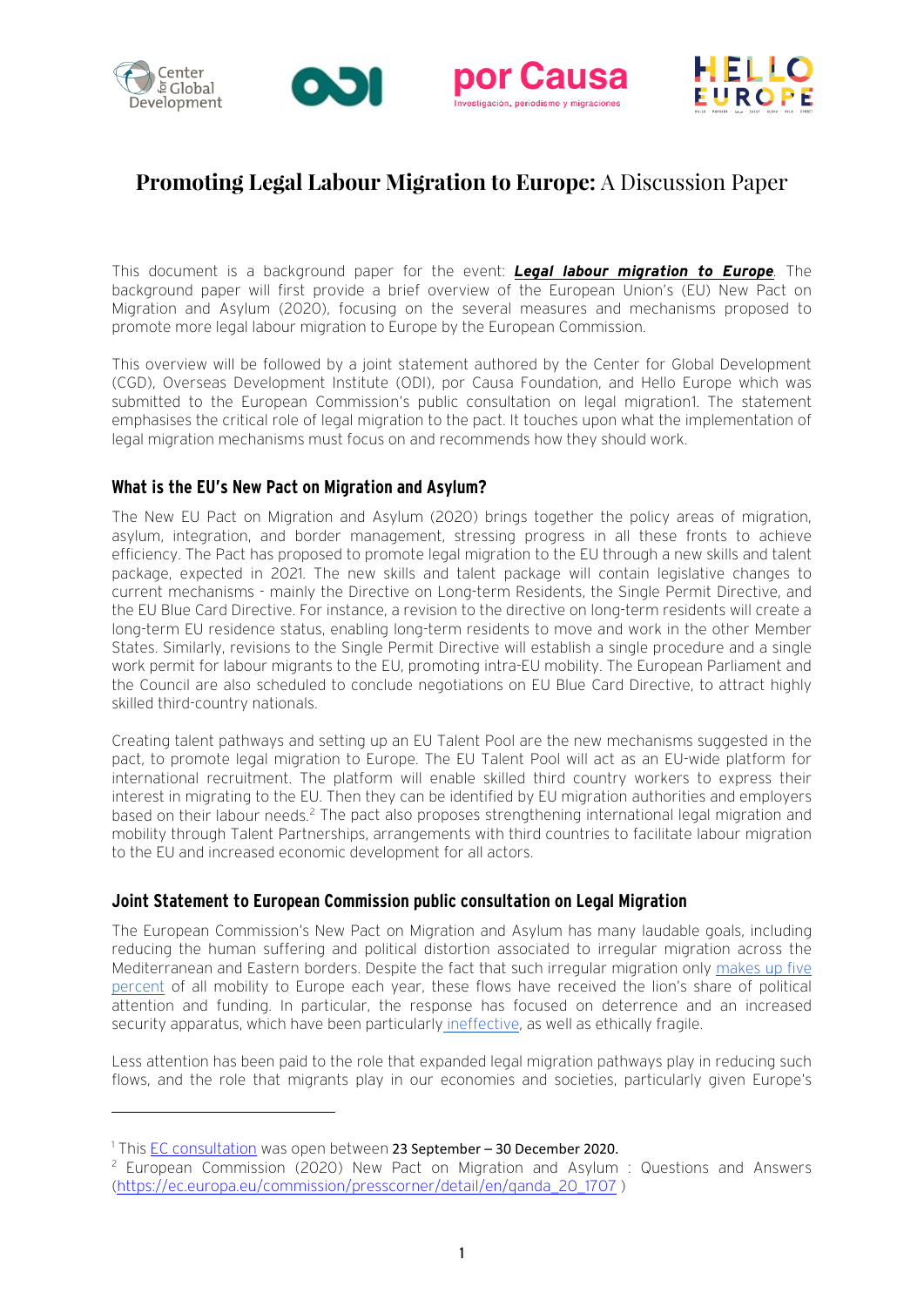







demographic realities. A new, more balanced, conversation on migration is needed—this brief attempt to outline what such a conversation could focus on.

#### **Why is legal migration essential to the success of the New Pact?**

The ["European Agenda on Migration"](https://ec.europa.eu/home-affairs/what-we-do/policies/european-agenda-migration_en) proposed four pillars of action which, if pursued together in a strategic way, would have a meaningful impact on reducing irregular migration. One of these pillars was expanding legal pathways. The importance of legal pathways was also reiterated by all three new European Union Commissioners, all of whom were [tasked with expanding legal pathways](https://www.cgdev.org/blog/commissioners-johansson-schinas-and-urpilainen-heres-how-you-can-use-legal-pathways-manage) through stronger cooperation with countries of origin and transit. It has also been clear that when legal channels of migration are not available[, migrants often resort to irregularity.](https://www.migrationinstitute.org/publications/wp-84-14)

Despite this focus, to date, little attention has been paid to this fourth pillar. For example, a review by Oxfam found that [1.5 percent of the Emergency Trust Fund for Africa was spent on expanding regular](https://policy-practice.oxfam.org.uk/publications/the-eu-trust-fund-for-africa-trapped-between-aid-policy-and-migration-politics-620936)  [migration schemes](https://policy-practice.oxfam.org.uk/publications/the-eu-trust-fund-for-africa-trapped-between-aid-policy-and-migration-politics-620936) from Africa to Europe. The [Mobility Partnerships Facility \(MPF\),](https://mobilitypartnershipfacility.eu/) run by the International Center for Migration and Development (ICMPD) was set up, but has only funded five pilot projects which expand legal migration pathways. Other promising initiatives in the labour mobility area, such as the [Rabat Process,](https://www.rabat-process.org/en/) have been equally side-lined in the benefit of a deterrence-focused approach.

Thankfully, the New Pact does acknowledge the role of legal labour migration in the European Union and does advocate revisions to existing skilled migration schemes as well as the establishment of new ones. This is imperative, given the significant demographic shifts Europe is facing. By 2100, [its](https://population.un.org/wpp/)  [working-age population is projected to decline by almost 30 percent from 2015 levels](https://population.un.org/wpp/) owing to a combination of low birth rates and increased longevity. If Europe is to continue to grow and sustain its current social programmes, it will need a [substantial increase in the number and type of potential](https://www.cgdev.org/publication/promoting-new-kinds-legal-labour-migration-pathways-between-europe-and-africa)  [workers.](https://www.cgdev.org/publication/promoting-new-kinds-legal-labour-migration-pathways-between-europe-and-africa) Automation and digitalisation alone will not be sufficient to meet future labour needs.

Only by [expanding legal migration pathways alongside border enforcement](https://www.cgdev.org/blog/eu-migration-pact-why-effective-asylum-returns-are-necessary) will the EU have any hope of curbing irregular arrivals to Europe and meeting its own demographic needs.

### **What should the implementation of the legal migration instruments in the New Pact on Migration and Asylum focus on?**

The Pact, as it pertains to legal migration, speaks to four key policy actions: reform both the Blue Card Directive and the Long-Term Residence Directive, while establishing an EU Talent Pool and Talent Partnerships. In our opinion, these are the correct policy actions to focus on. But what is less clear is how the EU plans to finalise, revise, or implement these actions given that migration policy remains the sole competence of Member States. In addition, the interaction between these four instruments (alongside Member State visa schemes) is unclear.

- 1. Blue Card. Since its introduction in 2009, establishing an EU-wide Blue Card to attract highly skilled workers has been extremely difficult. Member States have established their own programmes (such as the *Kennismigrants* program in the Netherlands) and are likely to compete among each other on this front as the demographic crisis starts to bite. According to the [roadmap,](https://eur-lex.europa.eu/legal-content/EN/TXT/?qid=1601287338054&uri=COM%3A2020%3A609%3AFIN#document2) discussions on the reform of the Blue Card are to be concluded this month, though the way forward remains murky. Despite it all, this is the one area where the European institutions have gone further in the effort to increase legal labour mobility and a more substantive commitment from Member States should be encouraged.
- 2. Long-Term Residents Directive. Similarly, the implementation of the directive has run up against the individual permanent residence provisions of various Member States that conflict with the desires of the EU. Migrants have access to disparate rights provisions, and little clarity and guidance as to these rights. There are no clear channels of naturalisation or citizenship acquisition that flow from the possession of EU long-term status. These barriers to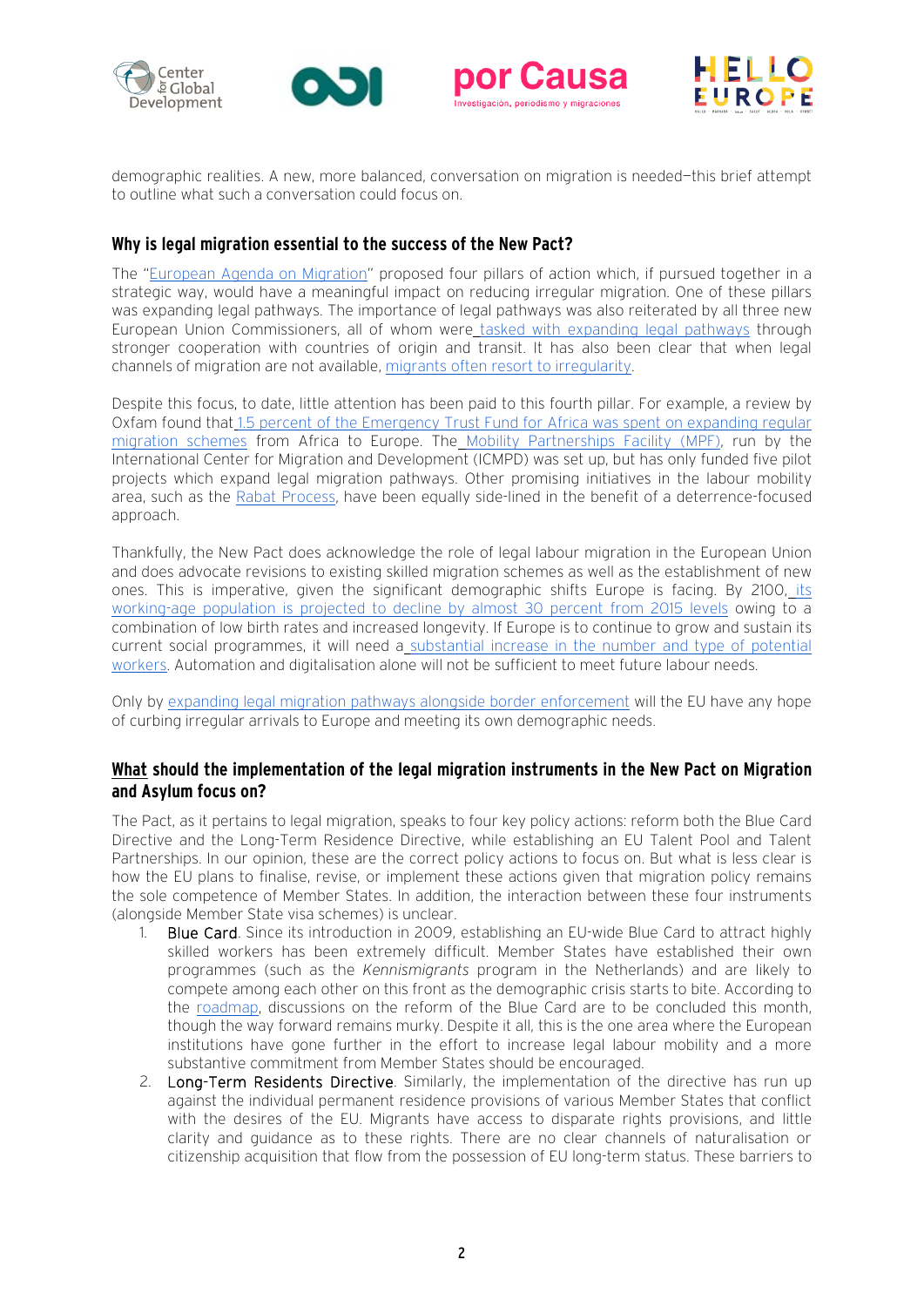







migrant participation and integration in various Member States will plague the reform of this directive.

- 3. EU Talent Pool. The establishment of such a Pool, similar t[o reforms in Australia, Canada, and](http://www.oecd.org/publications/building-an-eu-talent-pool-6ea982a0-en.htm)  [New Zealand,](http://www.oecd.org/publications/building-an-eu-talent-pool-6ea982a0-en.htm) is laudable. It is yet unclear how such a Pool will function, which skills it will cover, and how it will get over the aforementioned hurdle of migration being the competence of Member States. Will employers be able to directly engage with the Pool, or will it be mediated through Member States (with inevitable delays)? And given the Pool will likely focus on highly skilled, or in-demand professions, how will it differ from the Blue Card and Talent Partnerships?
- 4. Talent Partnerships. Partnerships are to "help match labor and skills needs in the EU, as well as being part of the EU's toolbox for engaging partner countries strategically on migration." [Providing targeted legal migration opportunities to third countries](https://www.cgdev.org/blog/eu-migration-pact-putting-talent-partnerships-practice) appears to mirror the pilot projects approach being conducted by the Mobility Partnerships Facility (MPF). Yet these projects are conducted bilaterally; scaling them to the entirety of the EU seems incredibly difficult, especially considering different countries have different skill needs, curriculum requirements, and political opinions of legal migration. Ensuring such Partnerships have a [true developmental benefit for countries of origin](https://www.cgdev.org/gsp) must also be paramount, investing in building enhanced skills, improved education and training systems, and effective institutions.

In addition to these four instruments, the EU should promote the benefits of migrant regularization and amnesties, encouraging Member States to pursue this policy route. COVID-19 has reminded many of the critical role migrant workers play in our societies, and some countries such as Portugal and Italy [have extended regularization programmes](https://www.cgdev.org/blog/regularizing-migrant-workers-response-covid-19) in recognition of this. Given the positive impact of such reforms, they should be understood as part of a broader reformist agenda, enabling Europe to ensure effective control of its external borders, while streamlining the immigration system to align it with our core values, labour needs, and long-term interests.

## **How should these instruments be implemented?**

Recent years have taught us that EU-wide agreement on legal migration instruments will be almost impossible. Instead, the EU should be clear about its own role in the implementation of the above policy actions, and foreground the role of others:

- The EU should provide funding to support the establishment of the EU Talent Pool and Talent Partnerships, shouldering the risk of the unknown that may put off other actors. They should harmonize curriculum and training requirements as much as possible, to facilitate the directive and the two new instruments. Only the EU has a birds-eye view of the discussions being conducted within Member States and is therefore in a unique position to play a matching function. And finally, they should [promote the benefits of migration,](https://www.cgdev.org/event/conversations-covid-19-and-development-ylva-johansson) engendering a positive EU-wide conversation on the role of migration in our economies and societies.
- Member States should seek to come together in 'coalitions of the willing', grouping those with rapidly aging populations and large skill gaps, interested in collaborating on new legal migration instruments and harmonizing curriculum requirements. These front-runners can innovate, evaluate, and prove the use-case for other Member States looking to follow their lead. Doing so will require bringing together relevant government ministries, including Labor, Interior, Development, and Foreign Affairs, to see migration as a tool for both domestic skills gain and long-term foreign development investment.
- Cities and local authorities are at the forefront of human mobility challenges and are uniquely positioned to find innovative solutions to practical problems faced by their communities. Cities are already effectively collaborating [across Europe and Africa,](https://protect-eu.mimecast.com/s/plfkCzKEWFnWkJf4H835?domain=odi.org) to drive reforms and innovations from ground up. Although migration policy is set at the national level, local authorities and cities take practical steps in migrant integration and inclusion, upskilling and reskilling workforces, supporting green and digital transitions, and informing local and regional growth strategies.